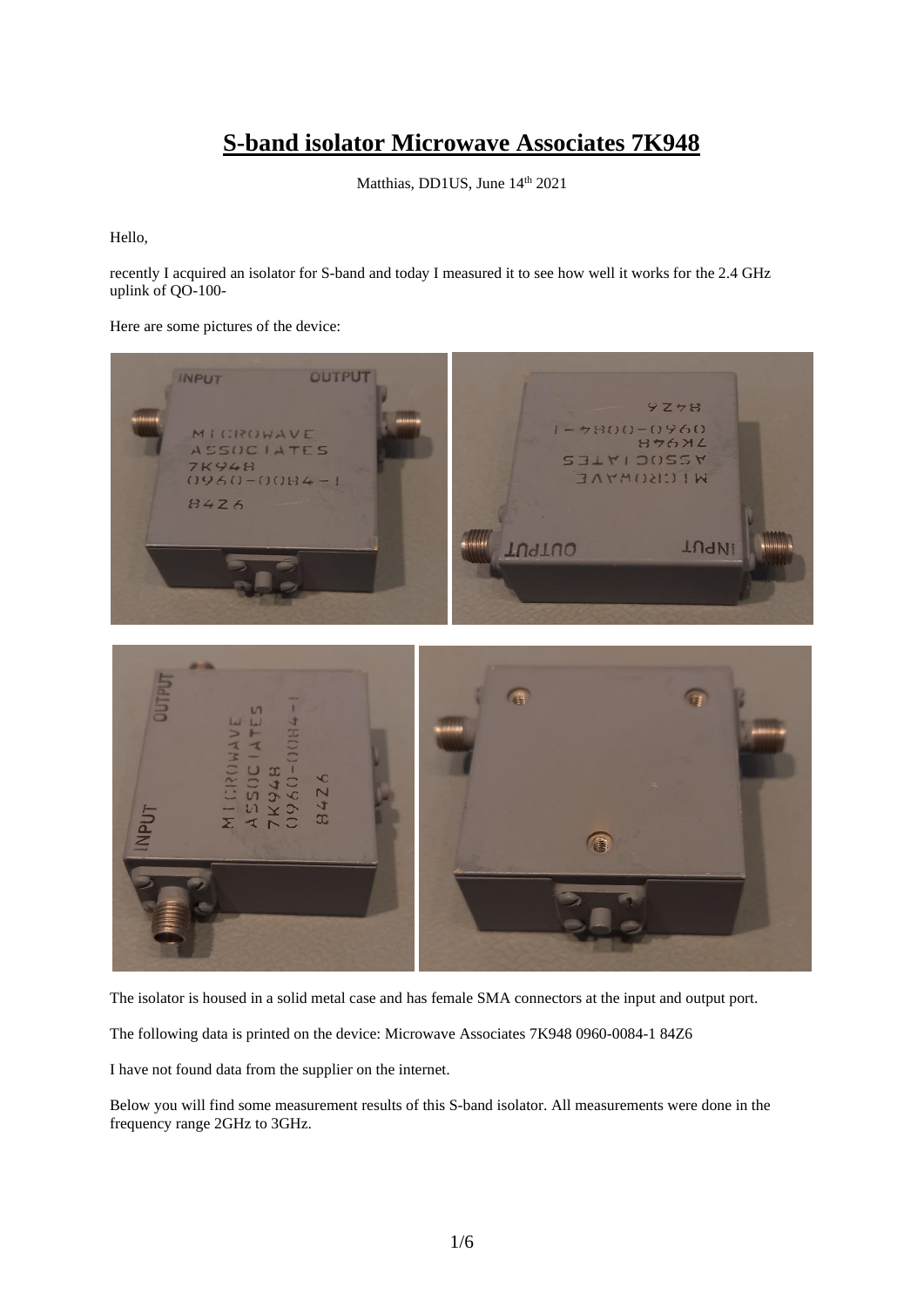S11 input matching / return loss at 2400MHz is 25dB



S11 input matching / input VSWR is 1.12

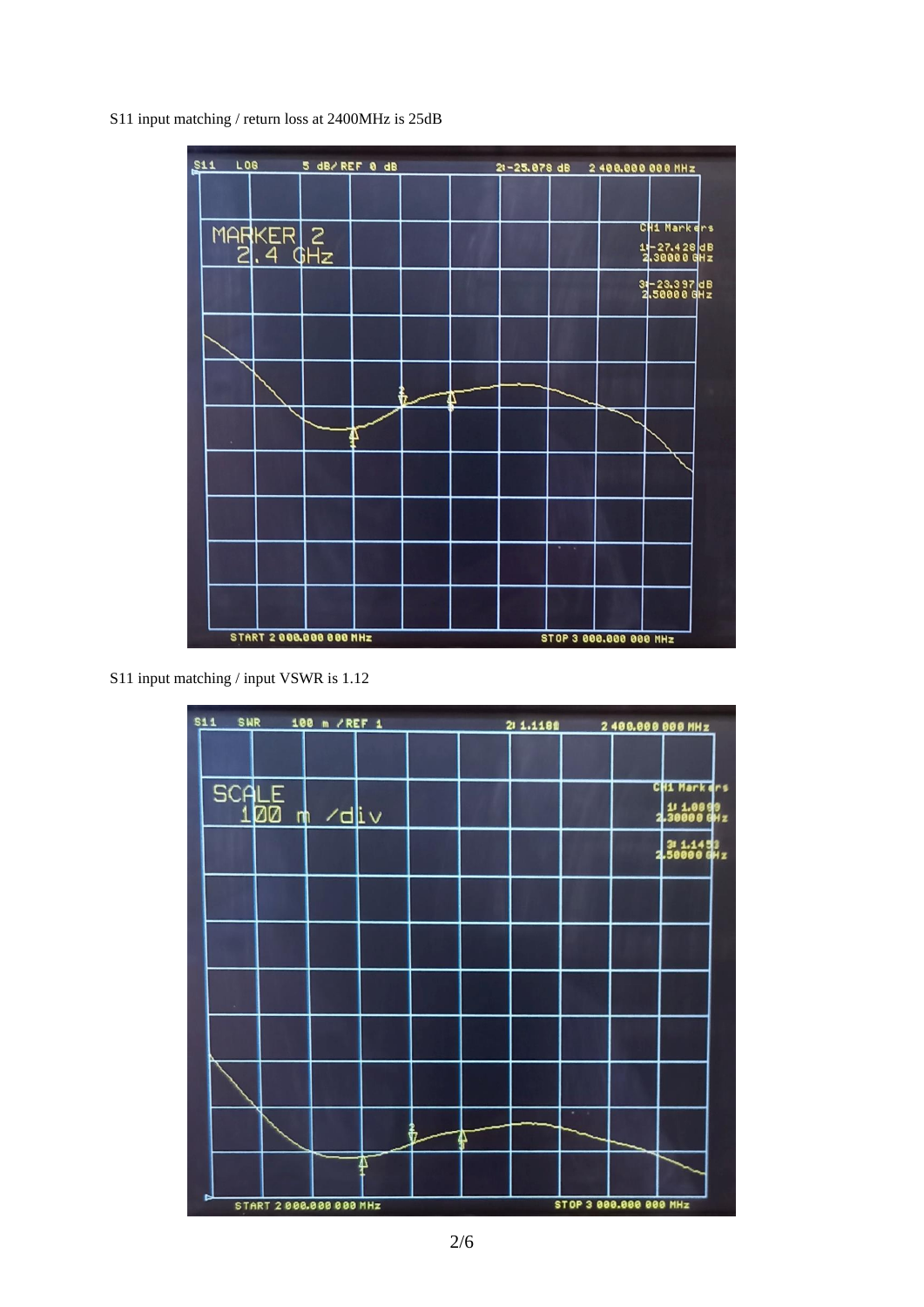S11 input matching / Smith Chart shows almost perfect matching at 2400MHz



S21 forward transmission / insertion loss at 2400MHz is 0.24dB

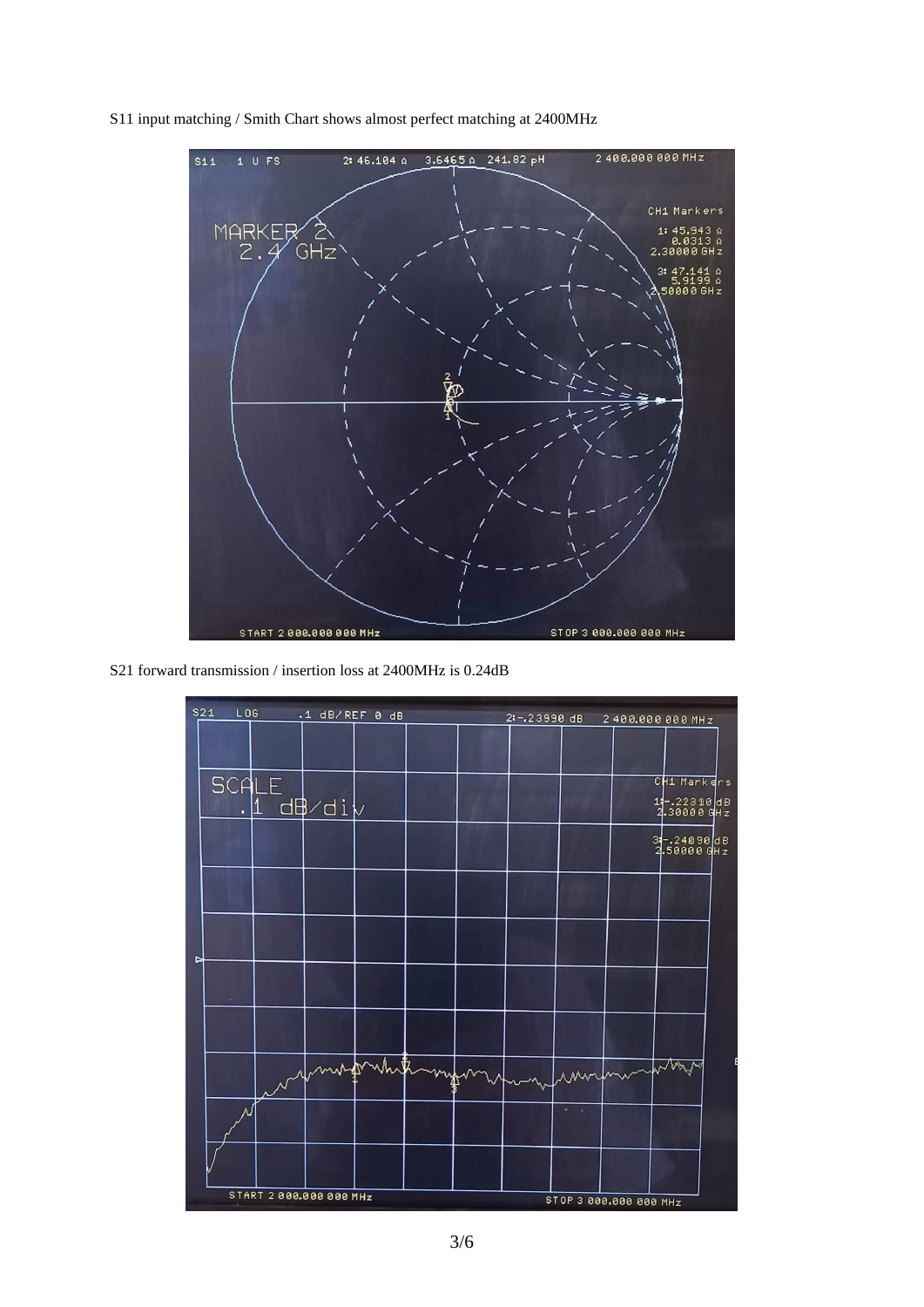S12 reverse transmission / isolation at 2400MHz is 22.7dB



S22 output matching / return loss at 2400MHz is 25dB

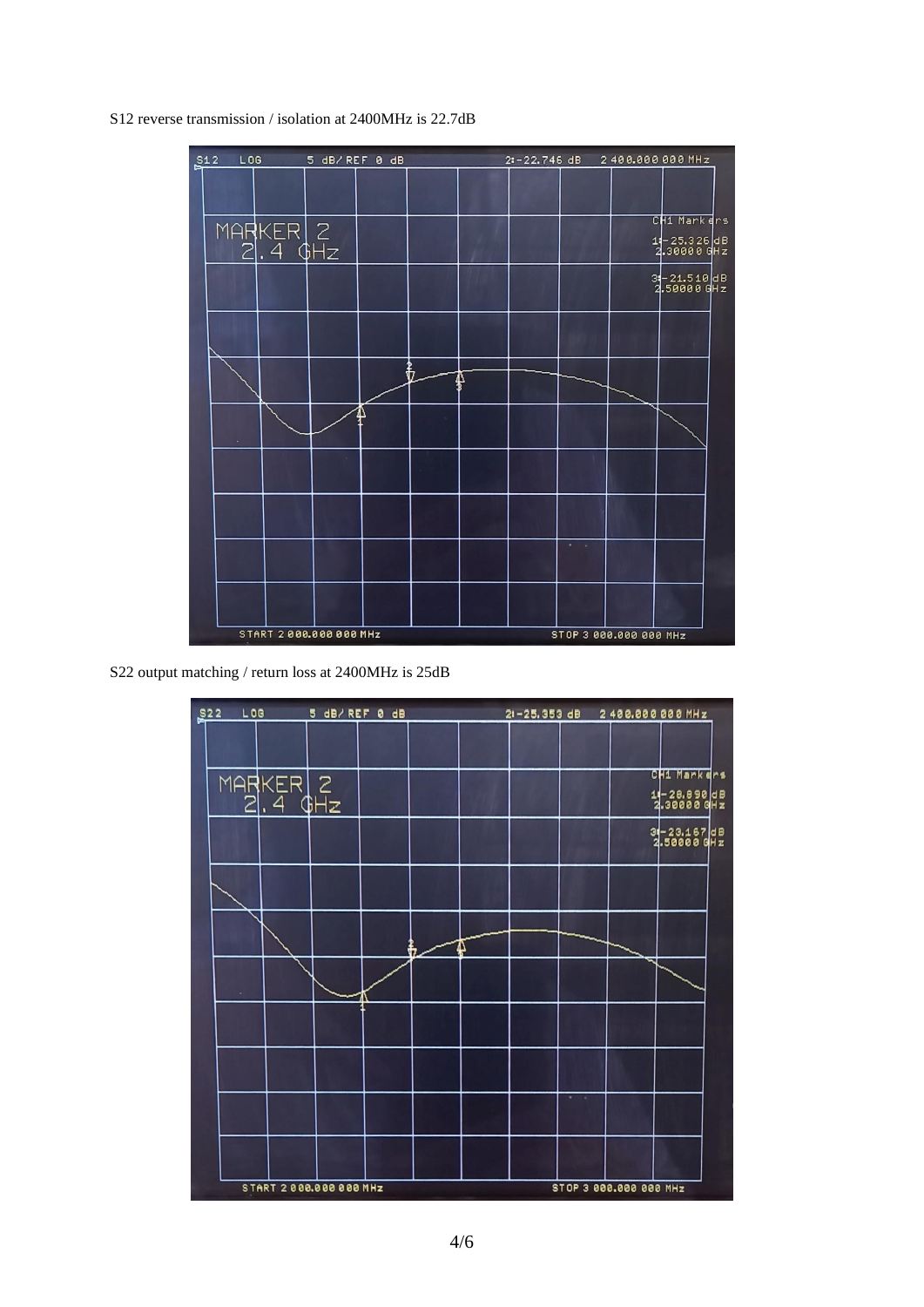S22 output matching / output VSWR is 1.11



S22 output matching / Smith Chart shows almost perfect matching at 2400MHz